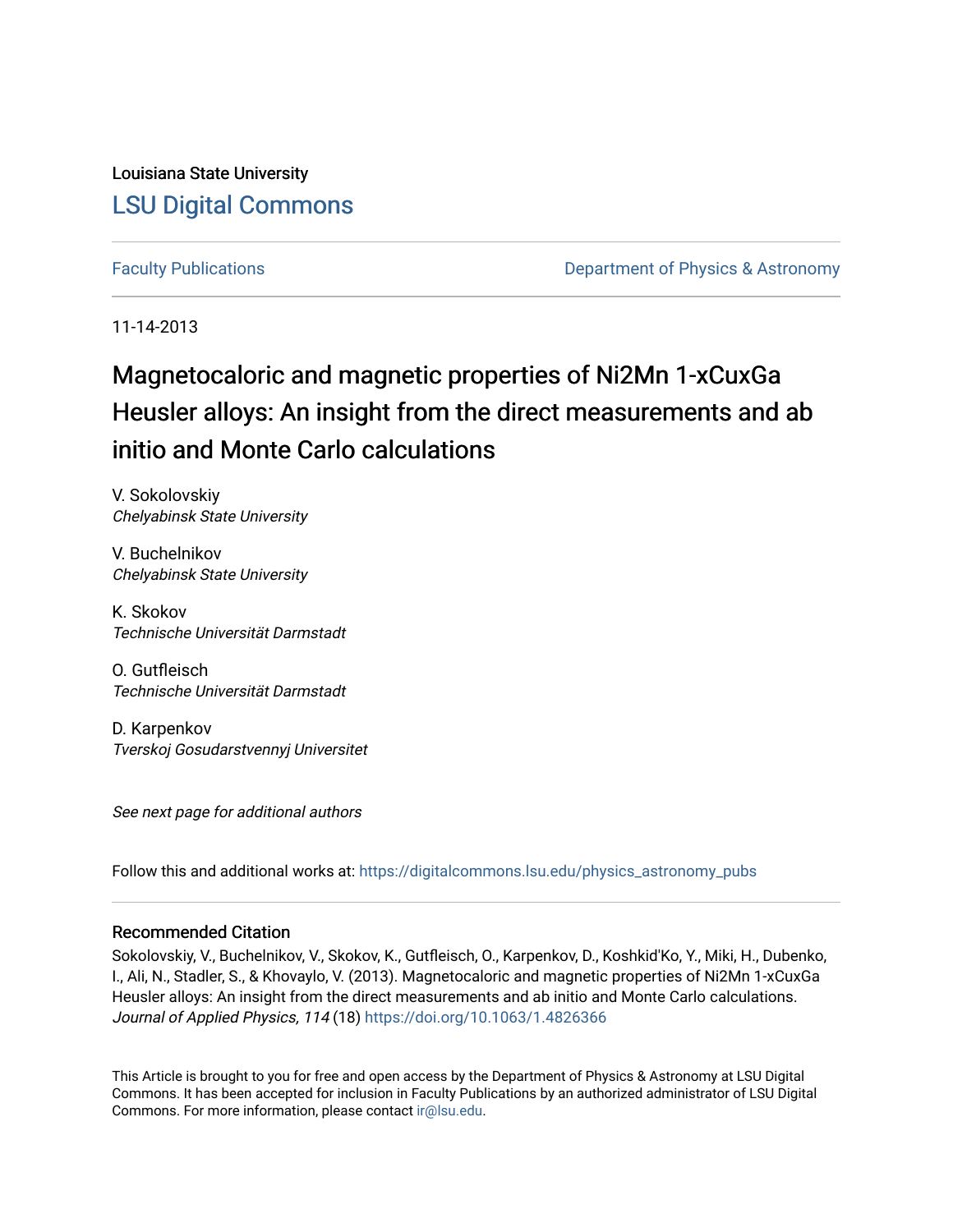### Authors

V. Sokolovskiy, V. Buchelnikov, K. Skokov, O. Gutfleisch, D. Karpenkov, Yu Koshkid'Ko, H. Miki, I. Dubenko, N. Ali, S. Stadler, and V. Khovaylo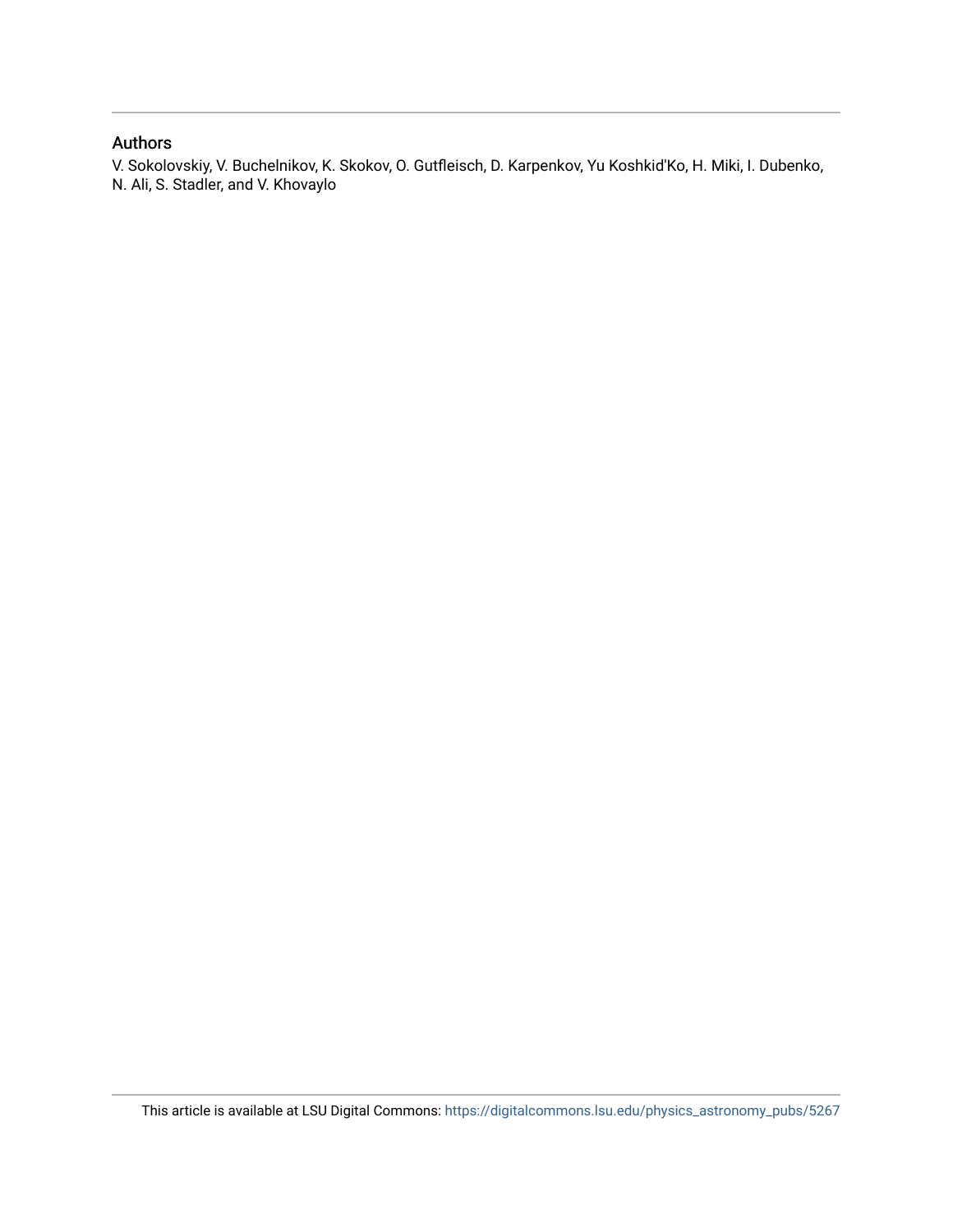## **Southern Illinois University Carbondale [OpenSIUC](http://opensiuc.lib.siu.edu?utm_source=opensiuc.lib.siu.edu%2Fphys_pubs%2F68&utm_medium=PDF&utm_campaign=PDFCoverPages)**

[Publications](http://opensiuc.lib.siu.edu/phys_pubs?utm_source=opensiuc.lib.siu.edu%2Fphys_pubs%2F68&utm_medium=PDF&utm_campaign=PDFCoverPages) [Department of Physics](http://opensiuc.lib.siu.edu/phys?utm_source=opensiuc.lib.siu.edu%2Fphys_pubs%2F68&utm_medium=PDF&utm_campaign=PDFCoverPages)

### 11-2013

# Magnetocaloric and Magnetic Properties of Ni2Mn1-xCuxGa Heusler Alloys: an Insight from the Direct Measurements and *ab initio*and Monte Carlo Calculations

V. Sokolovskiy

V. Buchelnikov

K. Skokov

O. Gutfleisch

D. Karpenkov

*See next page for additional authors*

Follow this and additional works at: [http://opensiuc.lib.siu.edu/phys\\_pubs](http://opensiuc.lib.siu.edu/phys_pubs?utm_source=opensiuc.lib.siu.edu%2Fphys_pubs%2F68&utm_medium=PDF&utm_campaign=PDFCoverPages) © 2013 American Institute of Physics Published in *Journal of Applied Physics*, Vol. 114 No. 183913 (2013) at [doi: 10.1063/1.4826366](http://dx.doi.org/10.1063/1.4826366)

### Recommended Citation

Sokolovskiy, V., Buchelnikov, V., Skokov, K., Gutfleisch, O., Karpenkov, D., Koshkid'ko, Yu, Miki, H., Dubenko, I., Ali, Naushad, Stadler, S. and Khovaylo, V.. "Magnetocaloric and Magnetic Properties of Ni<sub>2</sub>Mn<sub>1-x</sub>Cu<sub>x</sub>Ga Heusler Alloys: an Insight from the Direct Measurements and *ab initio* and Monte Carlo Calculations." (Nov 2013).

This Article is brought to you for free and open access by the Department of Physics at OpenSIUC. It has been accepted for inclusion in Publications by an authorized administrator of OpenSIUC. For more information, please contact [opensiuc@lib.siu.edu.](mailto:opensiuc@lib.siu.edu)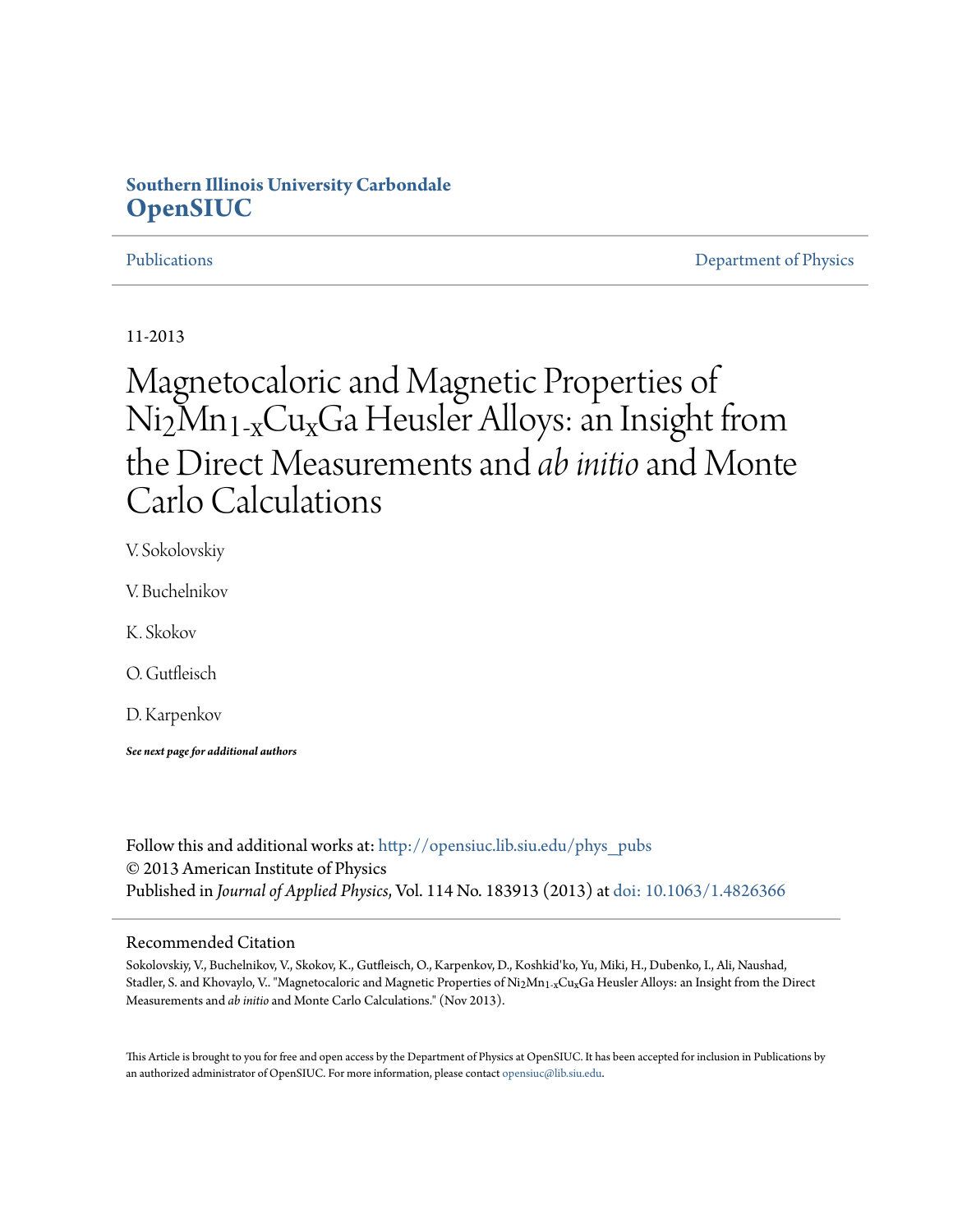### **Authors**

V. Sokolovskiy, V. Buchelnikov, K. Skokov, O. Gutfleisch, D. Karpenkov, Yu Koshkid'ko, H. Miki, I. Dubenko, Naushad Ali, S. Stadler, and V. Khovaylo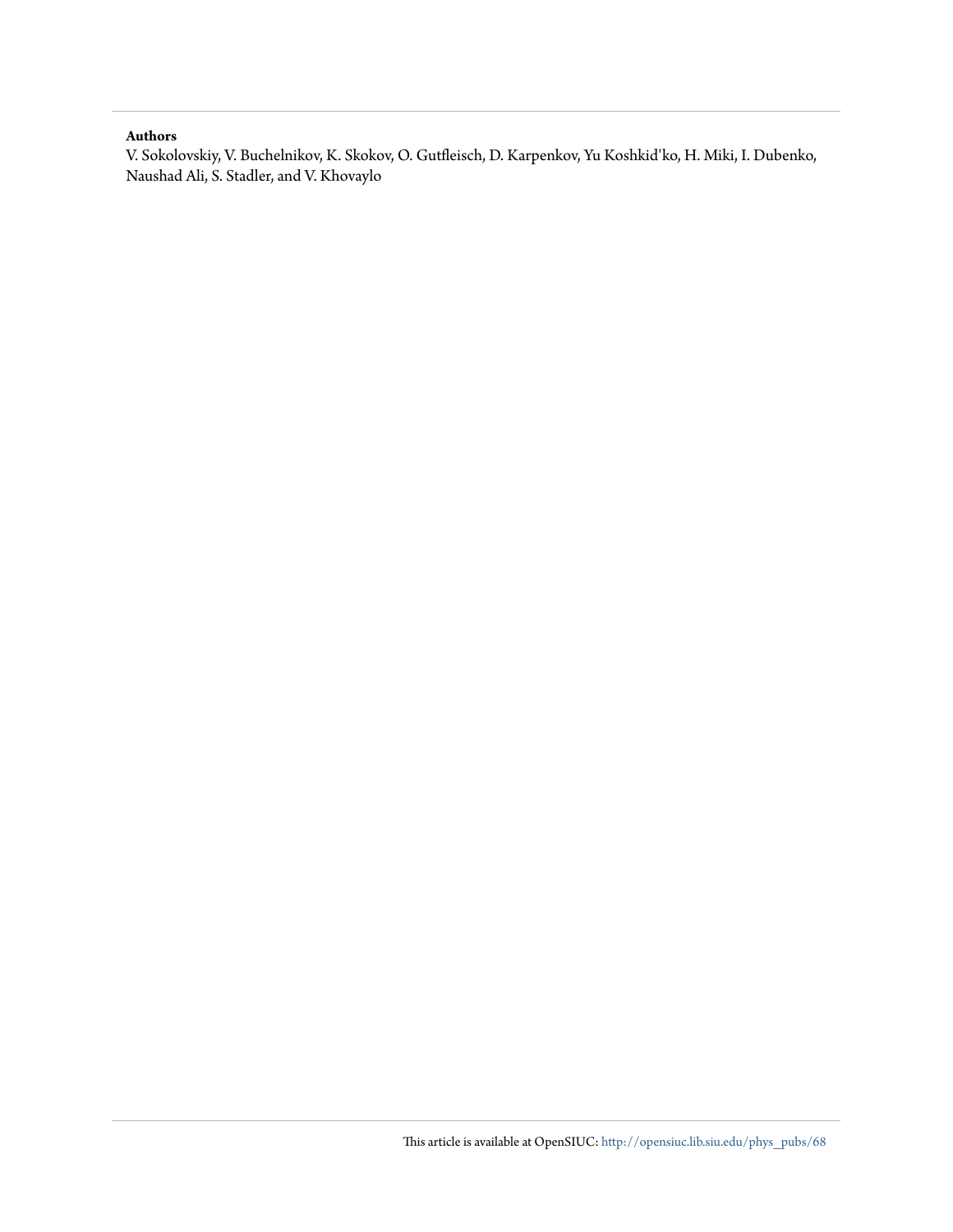

### Magnetocaloric and magnetic properties of  $Ni<sub>2</sub>Mn<sub>1-x</sub>Cu<sub>x</sub>Ga$  $Ni<sub>2</sub>Mn<sub>1-x</sub>Cu<sub>x</sub>Ga$  $Ni<sub>2</sub>Mn<sub>1-x</sub>Cu<sub>x</sub>Ga$  $Ni<sub>2</sub>Mn<sub>1-x</sub>Cu<sub>x</sub>Ga$  $Ni<sub>2</sub>Mn<sub>1-x</sub>Cu<sub>x</sub>Ga$  Heusler alloys: [An insight from the direct measurements and](http://dx.doi.org/10.1063/1.4826366) ab initio and Monte Carlo [calculations](http://dx.doi.org/10.1063/1.4826366)

V. Sokolovskiy,<sup>1,2,a)</sup> V. Buchelnikov,<sup>1</sup> K. Skokov,<sup>3</sup> O. Gutfleisch,<sup>3</sup> D. Karpenkov,<sup>4</sup> Yu. Koshkid'ko,<sup>4</sup> H. Miki,<sup>5</sup> I. Dubenko,<sup>6</sup> N. Ali,<sup>6</sup> S. Stadler,<sup>7</sup> and V. Khovaylo<sup>2</sup> <sup>1</sup>Faculty of Physics, Chelyabinsk State University, Chelyabinsk 454001, Russia <sup>2</sup>Institute of New Materials and Nanotechnology, National University of Science and Technology "MIS&S," Moscow 119049, Russia <sup>3</sup>Institut für Materialwissenschaft, Technische Universität Darmstadt, Darmstadt 64287, Germany<br><sup>4</sup>Eaculty of Physics, Tyar State University, Tyar 170000, Pussia  ${}^{4}$ Faculty of Physics, Tver State University, Tver 170000, Russia 5 Institute of Fluid Science, Tohoku University, Sendai 980-8577, Japan 6 Department of Physics, Southern Illinois University, Carbondale, Illinois 62901, USA  $^7$ Department of Physics and Astronomy, Louisiana State University, Baton Rouge, Louisiana 70803, USA

(Received 26 June 2013; accepted 6 October 2013; published online 14 November 2013)

We calculated magnetic exchange constants and magnetocaloric properties of  $Ni<sub>2</sub>Mn<sub>1-x</sub>Cu<sub>x</sub>Ga$ Heusler alloys by *ab initio* and Monte Carlo methods. The *ab initio* study of the influence of the Cu excess  $x$  on the strength of magnetic interactions revealed that Cu weakens Mn-Ni interaction and has a complex impact on the Mn-Mn interactions. Theoretically calculated magnetic phase diagram of  $\text{Ni}_2\text{Mn}_{1-x}\text{Cu}_x\text{Ga}$  is in a good agreement with available experimental data. Calculated by the Monte Carlo method the isothermal magnetic entropy change  $\Delta S_{mag}$  in a Ni<sub>2</sub>Mn<sub>0.75</sub>Cu<sub>0.25</sub>Ga alloy is significantly smaller around the coupled magnetostructural phase transition temperature than the reported earlier experimental  $\Delta S_{mag}$ . This discrepancy is ascribed to an overestimation of the experimental  $\Delta S_{mag}$  at the magnetostructural phase transition. Theoretically determined adiabatic temperature change  $\Delta T_{ad}$  in Ni<sub>2</sub>Mn<sub>0.75</sub>Cu<sub>0.25</sub>Ga agrees well with  $\Delta T_{ad}$  measured experimentally by a direct method.  $\odot$  2013 AIP Publishing LLC. [\[http://dx.doi.org/10.1063/1.4826366](http://dx.doi.org/10.1063/1.4826366)]

### I. INTRODUCTION

Today, great efforts have been devoted to the search for ferromagnetic materials suitable for application as refriger-ants in the magnetic cooling devices.<sup>[1](#page-11-0)</sup> Performance of these devices is substantially conditioned by the magnetocaloric effect (MCE) of a refrigerant. The essential characteristics of MCE are adiabatic temperature change  $\Delta T_{ad}$  and isothermal magnetic entropy change  $\Delta S_{mag}$  which occur in any magnetic material upon action of an external magnetic field. In magnetically ordered substances undergoing conventional second order magnetic phase transitions the MCE reaches its maxi-mal value at the magnetic ordering temperature.<sup>[2](#page-11-0)</sup> In the temperature range of interest for commercial refrigeration, this so-called ordinary MCE is most pronounced in rare-earth elements and alloys, $3$  specifically in Gadolinium, which has been considered as a prototypical material for the room-temperature magnetic refrigeration technology.<sup>[4](#page-12-0)</sup>

Some of the intermetallic alloys and compounds were reported recently to exhibit an enhanced, or giant, magnetocaloric effect in the vicinity of room temperature. These include Gd(Si,Ge), La(Fe,Si), MnAs, MnFe(P,As), and NiMnX (X = Ga, In, Sn, Sb) systems.<sup>[5](#page-12-0)–[7](#page-12-0)</sup> In all these alloys the enhancement of MCE is observed near first order magnetostructural phase transition temperature, where magnetic and structural (or isostructural) phase transitions occur simultaneously. Since the magnetostructural phase transitions are accompanied by a rapid change of the magnetization with temperature, the systems with such transitions are reported to exhibit the isothermal magnetic entropy change greatly exceeding that of Gd, i.e., are referred to as giant MCE materials. Especially large  $\Delta S_{mag}$  has been declared for practically all members of the Heusler-based NiMnX ferromagnetic shape memory alloys. Since the system with  $X = Ga$  is the most studied among the NiMnX family of Heusler alloys, a throughout examination of magnetocaloric and magnetic properties of a NiMnGa-based representative of ferromagnetic shape memory alloys is worth performing from both fundamental and technological points of view.

The stoichiometric  $Ni<sub>2</sub>MnGa$  alloy undergoes a structural transformation from the parent austenitic to a product martensitic phase on cooling below  $T_m \approx 200$  K while a ferromagnetic ordering in this compound sets at a sufficiently higher temperature  $T_C = 376 \text{ K}^8$  $T_C = 376 \text{ K}^8$  Both the martensitic transformation temperature  $T_m$  and the Curie temperature  $T_c$  were found to depend strongly on stoichiometry $9,10$  $9,10$  $9,10$  as well as on alloying.<sup>[11–13](#page-12-0)</sup> For example, recent experimental studies of  $Ni_{2+x}Mn_{1-x}Ga$  alloy series have shown that an increase of the Ni excess leads to an increase of the martensitic transformation temperature  $T_m$  whereas the Curie temperature  $T_c$ shows a tendency to decrease with the deviation from the stoichiometry.<sup>[14](#page-12-0)</sup> In a concentration interval  $0.18 \le x \le 0.27$ the structural and the magnetic phase transition merge, i.e., these alloys undergo a coupled first order magnetostructural phase transition from ferromagnetic martensite to paramagnetic austenite. Judging by the reported value of isothermal a)Electronic mail: vsokolovsky84@mail.ru magnetic entropy change,<sup>[15](#page-12-0)</sup> these alloys are representative of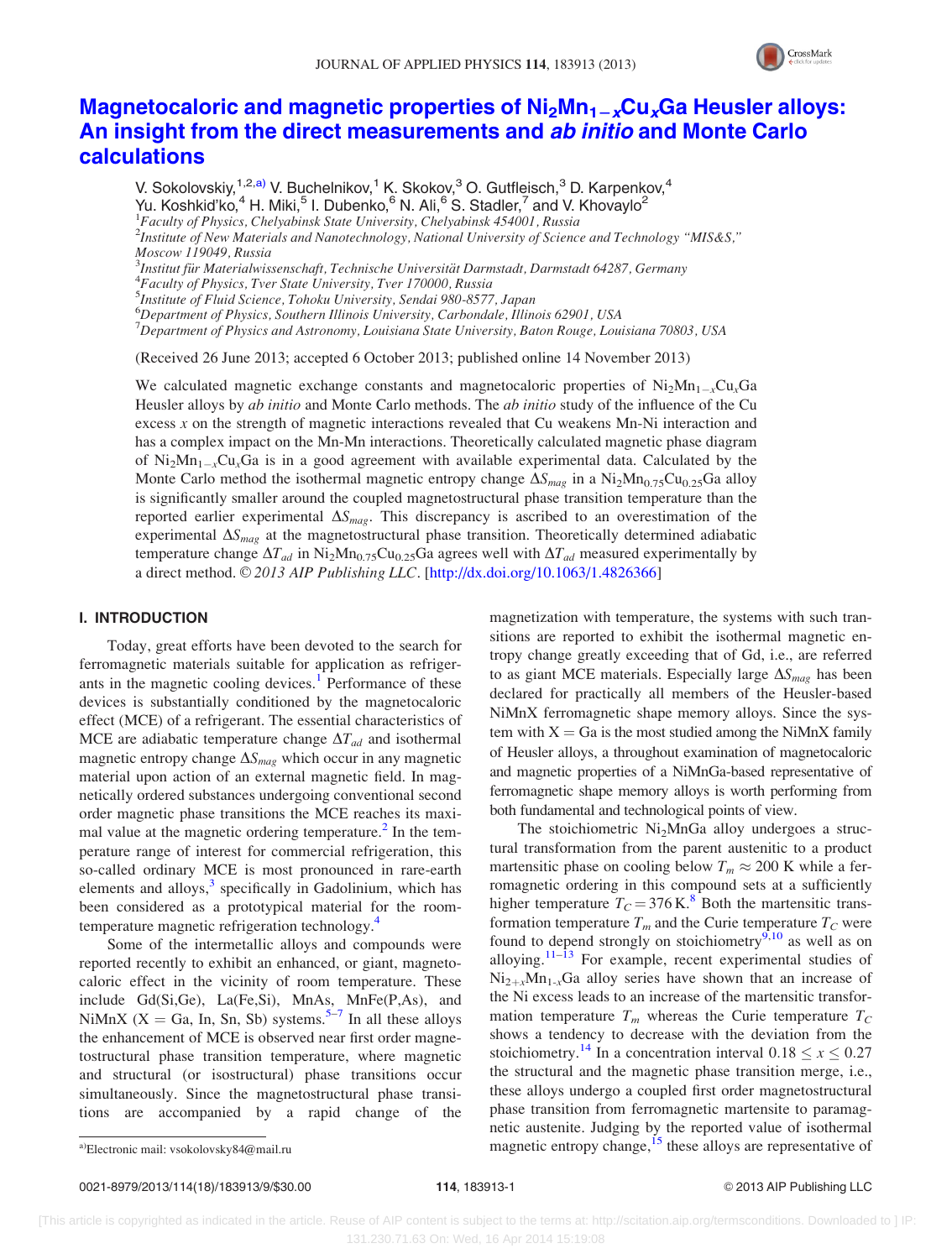<span id="page-5-0"></span>giant MCE materials though their adiabatic temperature change measured experimentally by a direct method<sup>[16,17](#page-12-0)</sup> turned our to be comparable with that of Gd.

Among NiMnGa-based alloys, one of the record values of the isothermal magnetic entropy change has been reported for Cu-doped samples.<sup>[18–22](#page-12-0)</sup> The earliest systematic study of Cu-containing NiMnGa showed that addition of Cu on Ni site rapidly suppresses martensitic transformation in  $\text{Ni}_{2-x}\text{Cu}_x\text{MnGa}$  which disappears for the  $x=0.1$  composi-tion.<sup>[23](#page-12-0)</sup> When nominal content of Ni is kept stoichiometric in Ni2MnGa, the addition of Cu to this ternary Heusler compound allows one to smoothly adjust both magnetic and structural transition temperatures<sup>[24–26](#page-12-0)</sup> or brings about an uncommon transformation sequence from low-temperature non-magnetic martensite to high-temperature ferromagnetic austenite.<sup>[27](#page-12-0)</sup> Systematic studies of magnetic and structural phase transitions in Cu-doped Ni<sub>2</sub>MnGa revealed striking similarity of the phase diagrams of  $Ni<sub>2</sub>Mn<sub>1-x</sub>Cu<sub>x</sub>Ga$  (Ref. [28](#page-12-0)) and  $\text{Ni}_{2+x}\text{Mn}_{1-x}\text{Ga}^{14}$  $\text{Ni}_{2+x}\text{Mn}_{1-x}\text{Ga}^{14}$  $\text{Ni}_{2+x}\text{Mn}_{1-x}\text{Ga}^{14}$  In the sense  $T_m$  and  $T_C$  tendencies, the addition of Cu in  $Ni<sub>2</sub>Mn<sub>1-x</sub>Cu<sub>x</sub>Ga$  and the substitution of Mn for Ni in  $Ni_{2+x}Mn_{1-x}Ga$  have an identical effect. As in the case of  $Ni_{2+x}Mn_{1-x}Ga$ , the phase transitions in  $Ni<sub>2</sub>Mn<sub>1-x</sub>Cu<sub>x</sub>Ga$  merge in a rather extended range of compositions, from  $x = 0.23$  to  $x = 0.30^{28}$  $x = 0.30^{28}$  $x = 0.30^{28}$  Results of x-ray absorption spectroscopy and x-ray magnetic circular dichroism suggest $^{29}$  $^{29}$  $^{29}$  that Cu has a complex impact on the magnetic and structural subsystems of the parent compound. On one hand, Cu weakens magnetic interactions which brings about a decrease in the Curie temperature  $T_C$ . On the other hand, alloying with Cu reinforces Ni covalency thus strengthening Ni-Ga chemical bonds which is accompanied by a rise of martensitic transition temperature.<sup>[30](#page-12-0)</sup>

In  $Ni<sub>2</sub>Mn<sub>1-x</sub>Cu<sub>x</sub>Ga$ , the magnetostructural transition occurs just above room temperature, e.g., at  $T_m \approx 308$  K for the  $x = 0.25$  composition,<sup>[18](#page-12-0)</sup> and this transition temperature can be tuned through a subtle variation of the Cu concentra-tion<sup>[28](#page-12-0)</sup> or Mn stoichiometry.<sup>22</sup> In a recent study, a giant MCE with  $\Delta S_{mag} \approx -64$  J/(kgK) for the magnetic field change of 5 T has been reported in  $Ni<sub>2</sub>Mn<sub>0.75</sub>Cu<sub>0.25</sub>Ga$  at 308 K.<sup>[18](#page-12-0)</sup> This temperature is very suitable for the purpose of the room-temperature magnetic refrigeration. Moreover,  $T_m$  can easily be adjusted by a minor change in the chemical compo-sition of the material.<sup>[18,19,22](#page-12-0),[28](#page-12-0)</sup> Thus, there is a strong motivation for a detailed investigation of MCE and magnetic properties of the  $Ni<sub>2</sub>Mn<sub>1-x</sub>Cu<sub>x</sub>Ga$  alloys.

In the present work we report on experimental and theoretical studies of magnetocaloric effect and the exchange interactions in  $Ni<sub>2</sub>Mn<sub>1-x</sub>Cu<sub>x</sub>Ga$  Heusler alloys by the direct measurements of MCE and the ab initio and Monte Carlo calculations. We employ first-principles electronic structure calculations in conjunction with a Heisenberg model to compute the sublattice specific pairwise exchange interactions. The knowledge of the exchange interactions in  $Ni<sub>2</sub>Mn<sub>1-x</sub>Cu<sub>x</sub>Ga$  helps to construct, both qualitatively and quantitatively, a correct picture of the magnetic interactions in this system. Also, it allows one to track the trends in magnetization and to calculate the main characteristics of MCE which then can be compared with the experimentally measured ones.

The paper is organized as follow. Section  $\overline{II}$  is devoted to the description of the measurement technique and the experimental results obtained. In Sec. [III](#page-6-0) we present the ab initio calculation approach and some results on exchange interactions in austenitic and martensitic phase of  $Ni<sub>2</sub>Mn<sub>1-x</sub>Cu<sub>x</sub>Ga$ . The Monte Carlo theoretical model is described in Sec. [IV.](#page-8-0) In Sec. [V](#page-9-0), this model is utilized to calculate isothermal magnetic entropy change and adiabatic temperature change in  $Ni<sub>2</sub>Mn<sub>0.75</sub>Cu<sub>0.25</sub>Ga$ . Concluding remarks are given in Sec. [VI.](#page-11-0)

### II. DIRECT MEASUREMENTS OF MCE IN  $Ni<sub>2</sub>Mn<sub>0.75</sub>Cu<sub>0.25</sub>Ga$

The  $Ni<sub>2</sub>Mn<sub>0.75</sub>Cu<sub>0.25</sub>Ga$  sample used for experimental measurements of MCE by a direct method was cut from a polycrystalline ingot which was prepared by a conventional arc-melting method and annealed at 1073 K for 6 days in a vacuum furnace.<sup>[18](#page-12-0)</sup> Structural, magnetic, and magnetocaloric  $(\Delta S_{mag}$  for the magnetic field change up to 5 T) properties of this alloy have been were reported earlier.<sup>[18](#page-12-0)</sup>

Direct measurements of the adiabatic temperature change  $\Delta T_{ad}$  were performed by an experimental setup described in Ref. [31.](#page-12-0) Permanent magnets arrayed in the Halbach cylindrical configuration produced magnetic field up to maximal strength 1.93 T in the bore center. Sweep rate of the magnetic field was 2 T/s. The temperature of the sample was monitored with accuracy better than 0.02 K by a Copper-Constantan thermocouple which was in a good thermal contact with the sample.  $\Delta T_{ad}$  was measured at fixed temperatures upon warming up (heating protocol) and cooling down (cooling protocol). During the measurement procedure, the target temperature was approached without overheating/overcooling. Temperature of the sample was well stabilized prior to the application of the magnetic field.

Temperature dependencies of  $\Delta T_{ad}$  measured upon heating and cooling are shown in Fig. 1. It is seen that the adiabatic temperature change exhibits a peak with a maximal value  $\Delta T_{ad} \approx 0.75$  K at 305 K upon heating and  $\Delta T_{ad} \approx 1.5 \text{ K}$  at 303 K upon cooling. A hysteresis in the



FIG. 1. Adiabatic temperature change  $\Delta T_{ad}$  measured for a  $Ni<sub>2</sub>Mn<sub>0.75</sub>Cu<sub>0.25</sub>Ga$  alloy upon heating (squares) and cooling (circles) in the vicinity of the magnetostructural transition. The solid lines are a guide for the eyes.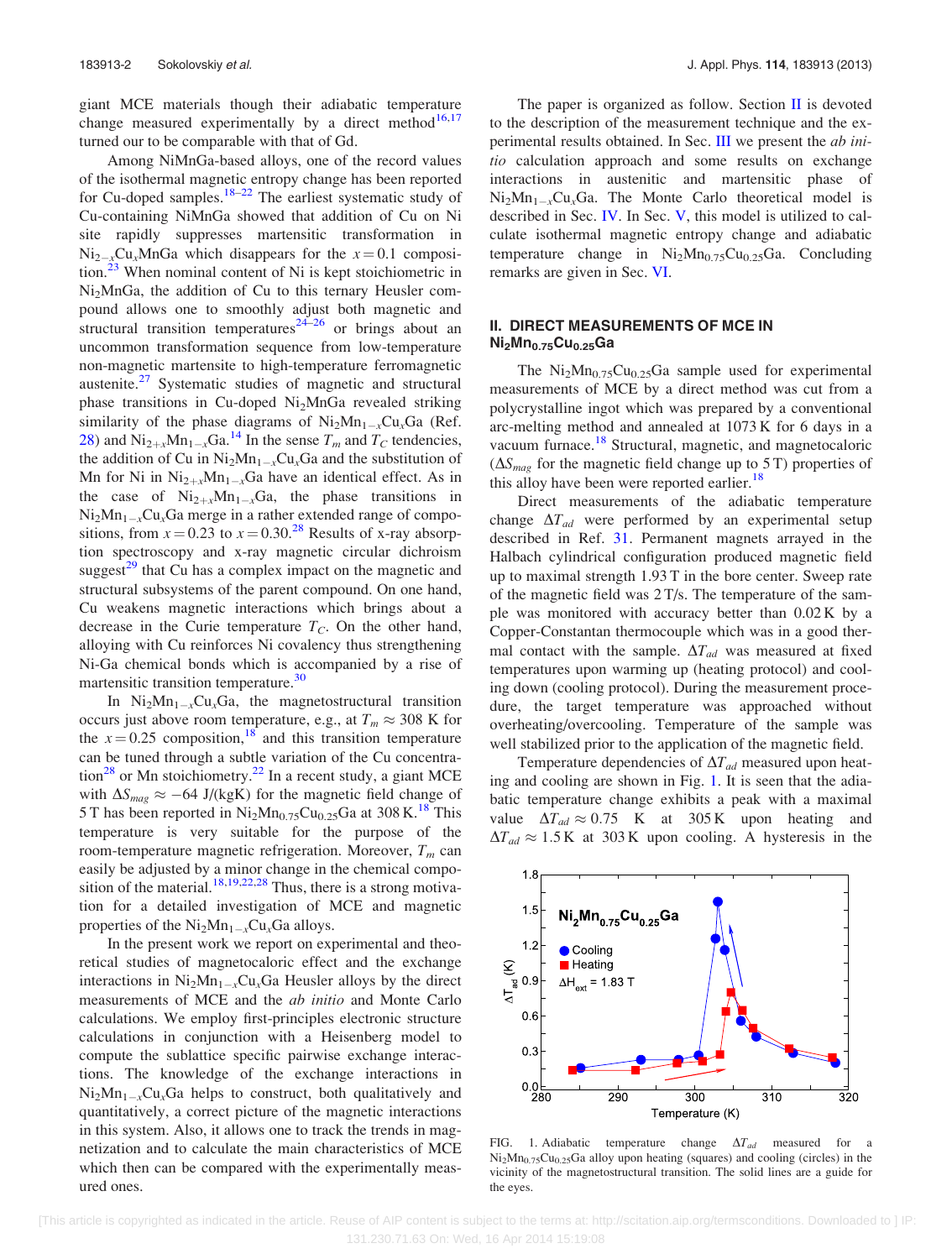<span id="page-6-0"></span>peak position is due to a first order character of the magnetostructural phase transition.<sup>18</sup> It is worth mentioning a twofold difference in the maximal value of  $\Delta T_{ad}$  measured upon heating and cooling protocol. This is caused by a specific response of the system to the application of an external magnetic field that depends on the measurement protocol. Particularly, for the magnetic fields used in the present study the magnetic field-induced transformation, hence an additional contribution to  $\Delta T_{ad}$  from the structural subsystem, can be realized in conventional ferromagnetic shape memory alloys like Ni-Mn-Ga or Ni-Mn(Cu)-Ga only upon cooling protocol. This is due to a large difference in the magnetic field strength sufficient to induce martensitic transformation upon heating and cooling protocol. $32$  Note that opposite situation is observed in metamagnetic shape memory alloys like Ni-Mn-In or Ni-Mn-Sn.<sup>[33](#page-12-0)</sup>

### III. AB INITIO CALCULATION OF EXCHANGE INTERACTIONS IN  $Ni_2Mn_1-xCu_xGa$

To perform calculations of the electronic structure and the exchange interactions in a real space, we have used the Spin Polarized Relativistic Korringa-Kohn-Rostoker (SPR- $KKR$ ) method.<sup>[34](#page-12-0)</sup> This code is based on the Green's functions as opposed to Bloch wave functions and eigenvalues. The Heisenberg exchange parameters were calculated using the theory of Lichtenstein et  $al.$ <sup>[35](#page-12-0)</sup> where the exchange interactions between a pair of  $J_{ii}$  spins is calculated using a classical Heisenberg Hamiltonian. In this method, the exchange parameters were computed from the total energy variation caused by small rotations of a pair of spins.

The effect of chemical disorder on  $J_{ii}$  was taken into account using a single-site coherent potential approximation (CPA). The maximum number of CPA iterations and a CPA tolerance were set to 20 and 0.01 mRy, respectively. The first step in these calculations is to calculate the self-consistent potential (SCF). The angular momentum expansion for the major component of the wave function,  $l_{max}$ , was restricted to two. For SCF cycles, the scattering path operator was calculated by the Brilloiun-zone  $(BZ)$  integration<sup>36</sup> with the special point method using a regular k-mesh grid of  $22<sup>3</sup>$  with 834  $k$ -points. All calculations were converged to 0.01 mRy of the total energy. To achieve this convergence, we have used a BROYDEN2 scheme<sup>[37–39](#page-12-0)</sup> with Vosko-Wilk-Nusair (VWN) exchange-correlation potential. $40$  The BROYDEN2 scheme was started after the first iteration. The iteration depth for the BROYDEN algorithm was set to 40. For the SCF calculations, an arc-like contour path in the complex energy plane has been chosen as approach to weakly bound states which are treated as the core states. The upper end of the energy path  $E_{max}$  is set to the Fermi energy  $E_F$ . Regarding the real part of the lowest energy value,  $E_{min}$ , we have used a value of  $E_{min} = -0.2$  Ry. The number of E-mesh points was set to 30. In order to achieve faster convergence, the SCF mixing parameter was set to 0.20. The maximum number of SCF iterations was taken to 200. The self-consistent potential is then used to calculate the magnetic exchange parameters with the help of the KKR Green's function method and the approach of Liechtenstein et  $al$ <sup>[35](#page-12-0)</sup> For this aim, the spin-polarized scalar-relativistic (SP-SREL) Dirac Hamiltonian with an orbital momentum cutoff of  $l_{max} = 2$  on a grid of 57<sup>3</sup>, i.e., 4495 k-points, has been taken. As a solver for SP-SREL differential equations, the Bulirsch-Stoer (BS) method<sup>[39](#page-12-0)</sup> with a tolerance of  $2 \times 10^{-8}$ was used. The exchange coupling parameters have been calculated with respect to the central site  $i$  of a cluster of atoms with a radius  $R_{\text{clu}} = \max |R_i - R_j|$ . In our calculations, this radius was taken as  $R_{\text{clu}} = 2.0$ .

Experimental studies of crystal structure of NiMn-based Heusler alloys have shown that a high-temperature austenite phase has  $L2<sub>1</sub>$  cubic structure. The low-temperature martensite phase can be either modulated with monoclinic (or orthorhombic) symmetry or tetragonal non-modulated, depending on the chemical composition which is related to the average valence electron concentration  $e/a$ <sup>[9](#page-12-0),[10](#page-12-0)</sup> In 1991, Khachaturyan et  $al^{41}$  $al^{41}$  $al^{41}$  suggested that modulated martensitic structures can be considered as a tetragonal structure having a high density of ordered nanotwins. Later on, this adaptive modulation concept has been applied for the case of NiMn-based ferromagnetic shape memory alloys.<sup>[42,43](#page-12-0)</sup> Following this approach, in our simulations we shall treat the low-temperature phase of  $Ni<sub>2</sub>Mn<sub>1-x</sub>Cu<sub>x</sub>Ga$  as a tetragonal one. Since determination of the crystallographic parameters from the first principles is not the primary target of this work, in our calculations the crystal lattice parameter of the cubic austenite and the crystallographic distortion of the tetragonal martensite were taken from the available experimental data<sup>[28](#page-12-0)</sup> as  $a =$ 0.579 nm and  $c/a = 1.147$ , respectively. For quaternary  $\text{Ni}_2\text{Mn}_{1-x}\text{Cu}_x\text{Ga}$  alloys, we consider that the Cu atoms occupy the Mn sublattice. The Wyckoff positions of the atoms in the austenite and the martensite are given in Table I.

Figure [2](#page-7-0) shows composition dependencies of the magnetic exchange integrals of  $Ni<sub>2</sub>Mn<sub>1-x</sub>Cu<sub>x</sub>Ga$  in the first, second, and third coordination spheres for the cubic  $L2<sub>1</sub>$  and tetragonal  $L1_0$  structures. As is seen from Fig. [2](#page-7-0), for compositions with a low concentration of Cu atoms the Mn-Ni interaction in the first coordination sphere is positive and slightly stronger in the martensitic state than in the austenitic one. The increase of the Cu excess leads to a decrease of the interaction strength between Mn and Ni atoms. The Mn-Ni interaction in the second and third coordination spheres in both austenite and martensite are virtually absent. Also, one can notice that the Mn-Cu interaction in all three coordination spheres is negligible in both the structures (Fig. [2](#page-7-0)).

Contrary to the Mn-Ni and Mn-Mn interactions, the Mn-Mn interaction demonstrates a drastic difference in the

TABLE I. Atomic positions in austenite and martensite of  $\text{Ni}_2\text{Mn}_{1-x}\text{Cu}_x\text{Ga}$ alloys.

| Elements | $(c/a=1)^a$               | $(c/a = 1.147)^b$    |
|----------|---------------------------|----------------------|
| Ni       | 8c: 0.25; 0.25; 0.25      | 8f: 0.25; 0.25; 0.25 |
| Mn       | 4b: $0.5$ ; $0.5$ ; $0.5$ | 4b: 0: 0: 0.5        |
| Ga       | 4a: 0: 0: 0               | 4a: 0: 0: 0          |
| Cu       | 4b: $0.5$ ; $0.5$ ; $0.5$ | 4b: 0: 0: 0.5        |

a Austenite.

<sup>b</sup>Martensite.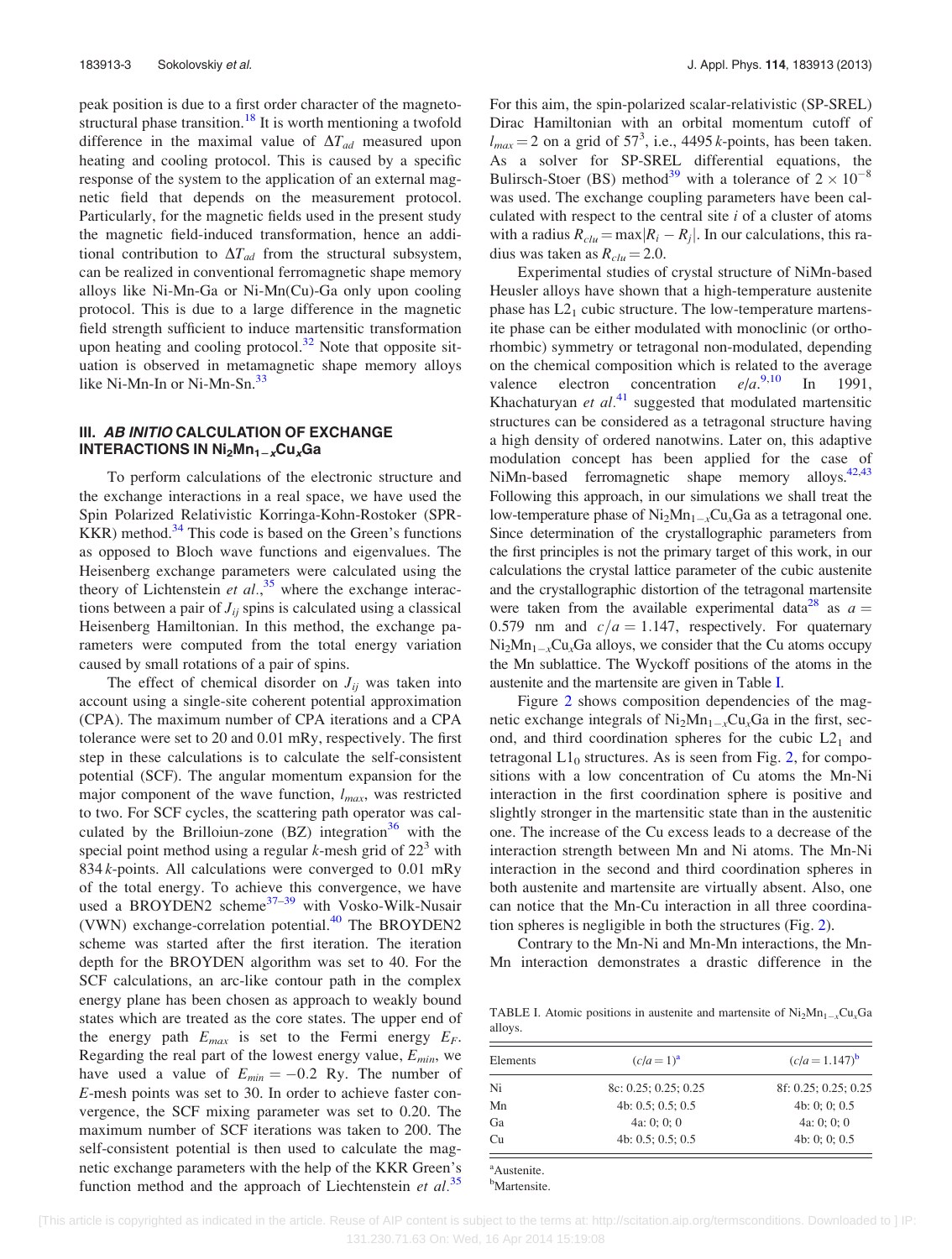<span id="page-7-0"></span>

FIG. 2. Ab initio magnetic exchange interactions of  $\text{Ni}_2\text{Mn}_{1-x}\text{Cu}_x\text{Ga}$  for the (a) cubic  $(c/a = 1)$  and (b) tetragonal  $(c/a = 1.147)$  phase as a function of the Cu excess  $x$ . Here the lines with open (line filled, and filled) symbols are interaction in the first (second, and third) coordination sphere, respectively. The circle (triangle, and square) symbols denote the Mn-Mn (Mn-Cu, and Mn-Ni) interactions, respectively.

austenitic and martensitic state. In the austenitic state the Mn-Mn interaction in the first coordination sphere is rather weak and changes its sign from positive to negative at  $x$  $\approx 0.22$  (Fig. 2(a)) whereas in the martensitic state this interaction plays a dominate role in determining ferromagnetic properties of the low-temperature phase (Fig. 2(b)). The Mn-Mn interactions in the second and third coordination spheres are ferromagnetic in the austenitic state, and in the compositions with  $x > 0.5$  these interactions are approximately of the same strength (Fig.  $2(a)$ ). In the martensitic state the Mn-Mn interactions in the second and third coordination spheres demonstrate opposite trends with the increase of the Cu excess x. Specifically, the Mn-Mn interaction in the second coordination sphere is positive and decreases as  $x$  increases while that in the third coordination sphere is negative and linearly increases with the increase of the Cu excess  $x$ . Both the interactions change sign (from positive to negative in the second coordination sphere and from negative to positive in the third one) in a composition with  $x \approx 0.6$  (Fig. 2(b)).

The magnetic exchange integrals of  $Ni<sub>2</sub>Cu<sub>0.25</sub>Mn<sub>0.75</sub>Ga$ in the cubic and tetragonal phase are presented in Fig. 3 as a function of the distance between atoms in the units of the lattice constant a. It can be seen from Fig. 3 that except the Mn-Ni interaction in the first coordination sphere and the



FIG. 3. Ab initio magnetic exchange interactions of  $\text{Ni}_2\text{Cu}_{0.25}\text{Mn}_{0.75}\text{Ga}$  in the (a) cubic  $(c/a = 1)$  and (b) tetragonal  $(c/a = 1.147)$  state as a function of the distance between atoms. Here  $d/a$  is a distance between pairs of atoms i and  $i$  (in units of the lattice constant  $a$ ).

Mn-Mn interactions, the rest of the interactions (Cu-Cu, Cu-Ni, and Cu-Mn) are negligible. In both the phases, the Mn-Mn interactions show a long-range oscillatory behavior. In the cubic austenitic phase the Mn-Mn interaction in the first coordination sphere is weaker than that in the following ones. In the first five coordination spheres the Mn-Mn interaction is ferromagnetic but becomes antiferromagnetic in the sixth coordination sphere (Fig.  $3(a)$ ). In the tetragonal martensitic state, the oscillatory behavior of the Mn-Mn interaction is even more pronounced (Fig.  $3(b)$ ). Approximately the same behavior of the Mn-Mn interaction has been observed early in the works.<sup>[44,45](#page-12-0)</sup>

The Curie temperatures of austenitic and martensitic phases were calculated within the mean-field approximation of the Heisenberg model for a multisublattice material by solving a system of coupled equations<sup>[44](#page-12-0)</sup>

$$
\langle s^{\mu} \rangle = \frac{2}{3k_B T} \sum J_0^{\mu \nu} \langle s^{\nu} \rangle.
$$
 (1)

Here  $J_0^{\mu\nu}$  $C_0^{\mu\nu} = \sum_{\mathbf{R}} J_{0\mathbf{R}}^{\mu\nu}$  is the total magnetic exchange parameter between an atom at site  $\mu$  and its neighbor at site  $\nu$ , **R** is the lattice vector specifying the atoms within sublattice,  $\langle s^{\mu} \rangle$  is the average z component of  $s^{\mu}_{\mathbf{R}}$  (the unit vector pointing in the direction of the magnetic moment at site  $(\mu, \mathbf{R})$ , and  $k_B$  is the Boltzmann constant.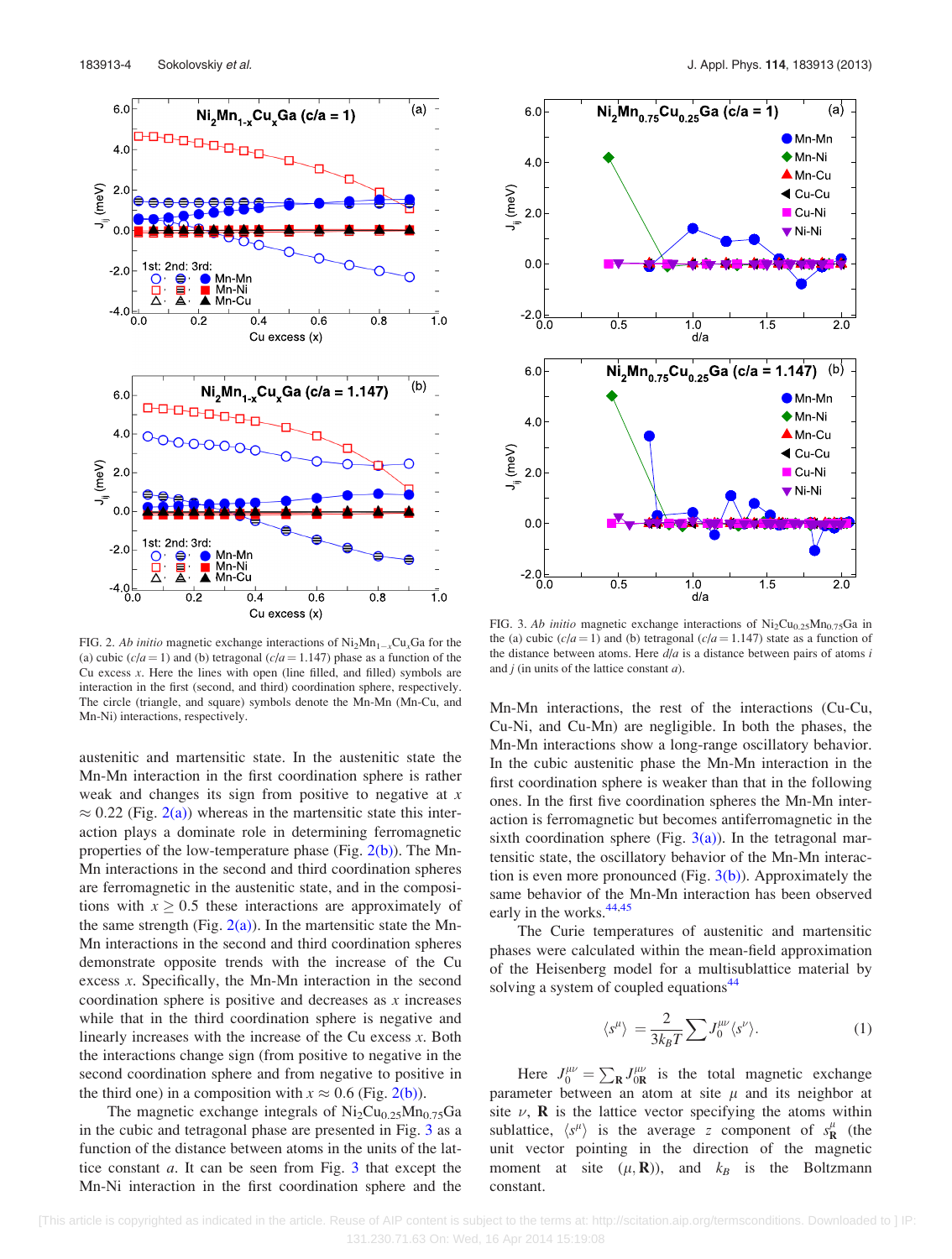<span id="page-8-0"></span>

FIG. 4. Theoretical and experimental  $T - x$  phase diagrams for  $Ni<sub>2</sub>Mn<sub>1-x</sub>Cu<sub>x</sub>Ga$ . Theoretical Curie temperatures for the austenitic and martensitic phases are calculated using mean-field approximation. Here,  $T_C$  and  $T<sub>m</sub>$  are the Curie temperature and the temperature of martensitic transformation, FMM (PMM) and FMA (PMA) are the ferromagnetic (paramagnetic) martensite (austenite), respectively. Experimental data are taken from Ref. [28](#page-12-0).

This equation has non-trivial solutions if the corresponding determinant is zero, viz.,

$$
Det\{\Theta - T\mathbf{I}\} = 0; \Theta_{\mu\nu} = \frac{2}{3k_B T} \sum J_0^{\mu\nu}, \tag{2}
$$

where I is a unit matrix. The largest eigenvalue of matrix gives the value of the Curie temperature.

Figure 4 shows compositional dependencies of  $T_c$  for the  $L2_1$  and  $L1_0$  phases calculated from the Heisenberg model using the mean-field approximation. One can see that the increase in the Cu excess x leads to a decrease in  $T_c$  of both the phases and that  $T_c$  in the martensitic phase is larger than that in the austenitic phase. Experimental studies of  $Ni<sub>2</sub>Mn<sub>1-x</sub>Cu<sub>x</sub>Ga$  revealed<sup>[28](#page-12-0)</sup> that upon substitution of Mn for Cu the Curie temperature  $T_C$  decreases whereas the martensitic transformation temperature  $T_m$  increases until they merge in a  $Ni<sub>2</sub>Mn<sub>0.78</sub>Cu<sub>0.22</sub>Ga composition. A coupled mag$ netostructural phase transition ferromagnetic martensite paramagnetic austenite is observed in a compositional range  $0.22 \le x \le 0.3$ . In alloys with  $x > 0.3$  the magnetic and structural transitions decouple in such a way that  $T_c < T_m$ . It is clear therefore that the magnetic transition in the alloys with  $0.0 \le x \le 0.22$  corresponds to the Curie temperature of austenite whereas that in the alloys with  $x \geq 0.3$  is Curie temperature of the martensitic phase. As can be seen from Fig. 4, value and compositional dependence of theoretically calculated Curie temperature of the martensitic phase is in a fair quantitative and a good qualitative agreement with  $T_C$ determined experimentally. For the Curie temperature of austenite, both theoretical calculation and experimental studies<sup>28</sup> showed that  $T_c$  decreases almost linearly with the increase of Cu excess x. However, experimentally determined decrease of  $T_C$  is less pronounced than that obtained theoretically.

### IV. THEORETICAL LATTICE MODEL

Proposed theoretical Monte Carlo (MC) model takes into account magnetic and elastic interactions on the threedimensional lattice with the real unit cell of Ni-Mn-Ga Heusler alloys. The cubic  $L2<sub>1</sub>$  structure consists of four interpenetrating fcc sublattices with Mn at site  $(1/2, 1/2, 1/2)$ , Ga at site (0, 0, 0), and Ni at sites (1/4, 1/4, 1/4) and (3/4, 3/4,  $3/4$ ), respectively.<sup>[8](#page-12-0)</sup> In the present model we consider only two martensitic variants in the low-temperature tetragonal state instead of six structural variants. In the case of non-stoichiometric  $Ni<sub>2</sub>Cu<sub>0.25</sub>Mn<sub>0.75</sub>Ga$  alloy, the Cu atoms are located at regular Mn positions. The ab initio calculations of magnetic exchange constants show that Mn-Ni interaction is positive (see Fig. [3\)](#page-7-0). Moreover it is the largest of all exchange integrals, in spite of the fact that the magnetic moment of the Ni atoms is much smaller than the magnetic moment of Mn atoms. The *ab initio* calculations have also shown that the magnetic interactions between Cu and Mn (Ni) atoms are negligible. Therefore in our simulations we consider that the Cu atoms are non-magnetic atoms as the Ga atoms. So, the Mn and Ni atoms have magnetic and structural degrees of freedom whereas the sites occupied by Ga and Cu atoms have only structural degrees of freedom. Hence, the whole system can again be considered as consisting of interacting magnetic and structural subsystems.

The full Hamiltonian consists of three contributions $45,46$ 

$$
\mathcal{H} = \mathcal{H}_m + \mathcal{H}_{el} + \mathcal{H}_{int}. \tag{3}
$$

The magnetic part  $H_m$  is described by a 3-6-state Potts model as

$$
\mathcal{H}_m = -\sum_{\langle i,j \rangle}^{NN} J_{i,j}^m \delta_{S_i,S_j} - g \mu_B H_{ext} \sum_i^N \delta_{S_i,S_g}.
$$
 (4)

Here, 3 and 6 corresponds to the maximal number of Ni and Mn spin states, respectively. Note that in previous calcula-tions<sup>[45](#page-12-0),[46](#page-12-0)</sup> the  $3-5$  states Potts model was used where the spin moments S with  $2S + 1$  spin projections of Ni  $(-1, 0, 1)$  and Mn  $(-2, -1, 0, 1, 2)$  were characterized by Potts states  $q_{Ni}$  $=$  3 and  $q_{\text{Mn}} =$  5, respectively. However, Kimura *et al.*<sup>[47](#page-12-0)</sup> observed that in Mn-based magnetic intermetallic compounds, specifically in Heusler alloys, the ferromagnetic moment of Mn atoms is characterized by a  $Mn^{2+}$  form factor which corresponds to the spin value 5/2 with spin projections  $(-5/2, -3/2, -1/2, 1/2, 3/2, 5/2)$ . Therefore, in this work we use the 3-6 states Potts model with  $q_{\text{Mn}} = 6$  for the Mn atoms instead of  $q_{\text{Mn}} = 5$ . Although the difference between both models is minimal, Monte Carlo simulations of magnetic properties and MCE show, while the magnetization  $m(T)$  changes to be slightly stronger near structural and magnetic phase transitions.

The structural part  $H_{el}$  is described by a degenerate Blume-Emery-Griffiths (BEG) model

$$
\mathcal{H}_{el} = -J \sum_{\langle i,j \rangle}^{NN} \sigma_i \sigma_j - K \sum_{\langle i,j \rangle}^{NN} (1 - \sigma_i^2)(1 - \sigma_j^2)
$$

$$
-k_B T \ln(p) \sum_{i}^{N} (1 - \sigma_i^2) - K_1 g \mu_B H_{ext} \sum_{i}^{N} \delta_{\sigma_g \sigma_j} \sum_{\langle i,j \rangle}^{NN} \sigma_i \sigma_j,
$$
(5)

 [This article is copyrighted as indicated in the article. Reuse of AIP content is subject to the terms at: http://scitation.aip.org/termsconditions. Downloaded to ] IP: 131.230.71.63 On: Wed, 16 Apr 2014 15:19:08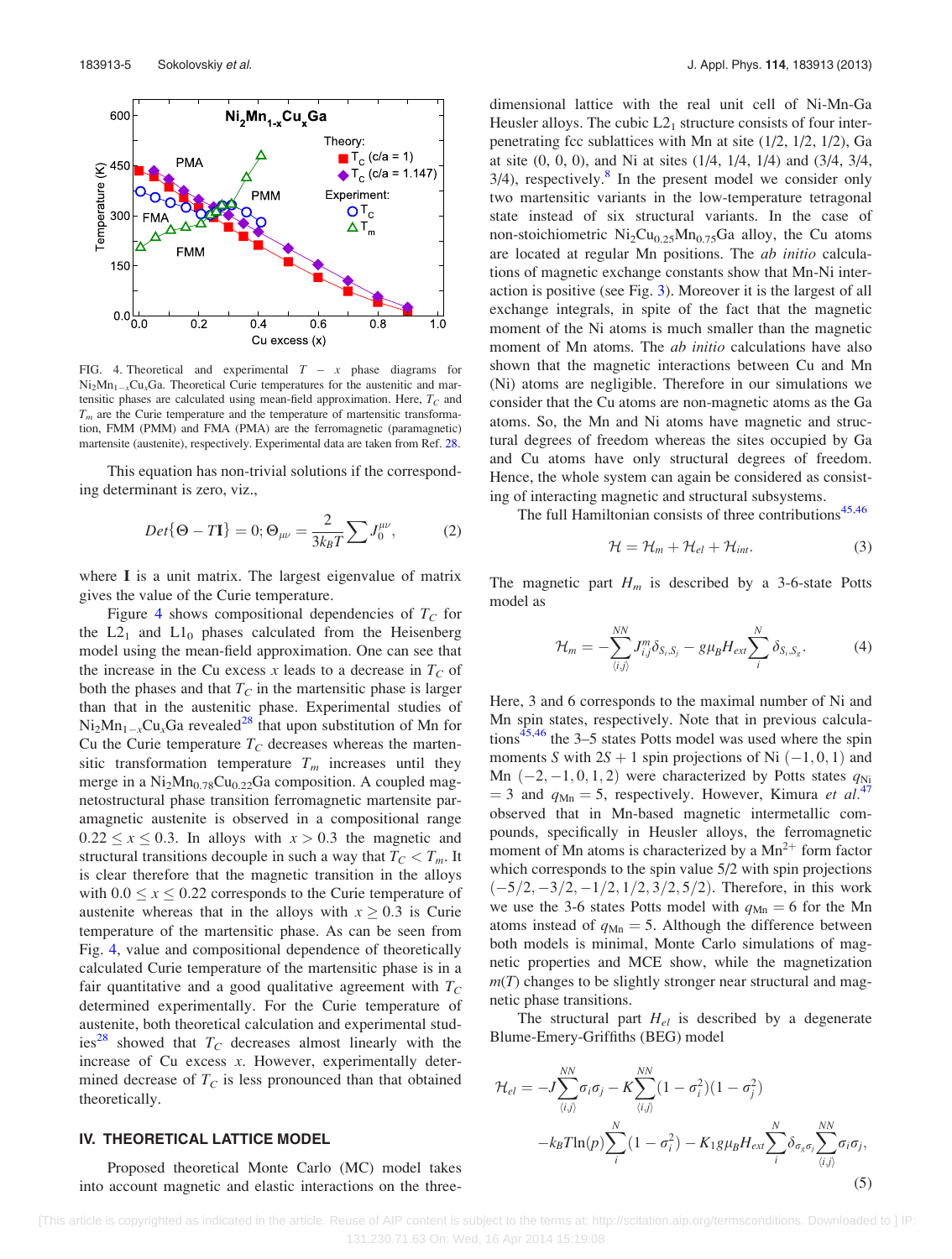<span id="page-9-0"></span>and the magnetostructural interaction  $H_{int}$  is defined as

$$
\mathcal{H}_{int} = 2 \sum_{\langle i,j \rangle}^{NN} U_{i,j} \delta_{S_i,S_j} \left( \frac{1}{2} - \sigma_i^2 \right) \left( \frac{1}{2} - \sigma_j^2 \right) - \frac{1}{2} \sum_{\langle i,j \rangle}^{NN} U_{i,j} \delta_{S_i,S_j}.
$$
\n
$$
(6)
$$

Here,  $J_{i,j}^{m}$  is the magnetic exchange parameter which may become negative depending on the degree of tetragonal distortion or disorder.  $S_i$  is a spin defined on the lattice site  $i = 1...N$ . The Kronecker symbol,  $\delta_{Si, Sj}$ , restricts spin-spin interactions to the interactions between the same  $q_{Mn}$  states of Mn and  $q_{Ni}$  states for Ni atoms, where  $q_{Ni}$  and  $q_{Mn}$  are the numbers of magnetic states of Ni and Mn atoms, respectively. For the Ni and Mn atoms we have three spin states  $(-1, 0, 1)$  and six spin states  $(-5/2, -3/2, -1/2, 1/2,$  $3/2, 5/2)$ , respectively.<sup>[45–47](#page-12-0)</sup> The other Kronecker symbol,  $\delta_{Si, Sg}$ , couples the spin system to the external magnetic field  $H_{ext}$ ,  $S_g$  is called a ghost spin,<sup>[45](#page-12-0),[46](#page-12-0)</sup> its impact is that positive  $H_{ext}$  favors spin parallel to the ghost spin  $S_g$ .  $\mu_B$  is Bohr's magneton, and  $g$  is the Landé factor.  $J$  and  $K$  are "structural exchange" constants for tetragonal and cubic states, respectively. The variable  $\sigma_i = 1, 0, -1$  defines the deformation state near each lattice site.  $p$  is a degeneracy factor that characterizes the number of structural variants. The states  $\sigma_i = \pm 1$ , and 0 represent the tetragonal and cubic phase, respectively.  $K_1$  is the dimensionless magnetoelastic interaction constant.  $\sigma_g$  is a ghost deformation state, characterized by the structural variant which is favored in an external mag-netic field.<sup>[45,46](#page-12-0)</sup> T is the temperature and  $k_B$  the Boltzmann constant,  $U_{ii}$  is magnetoelastic interaction parameter. The summation is taken over neighbor pairs in the first, second, and third coordination shells.

We would like to point out that for more accurately MC simulations we should take into account interactions between magnetic atoms located at different coordination shells. The greater the number of coordination shells considered in the MC calculations, the more accurate the transition temperature will be determined. It is followed from the oscillation behavior of the magnetic exchange couplings depended on the distance between atoms. It means that the transition temperature will be the damped oscillation function of the number of coordination shells. The account of interactions in greater coordination shells will result to increase the total exchange parameter  $\sum J_0^{\mu\nu}$ , hence it leads to higher the transition temperature too. Unfortunately, there is a technical problem in MC method which is related to the computation time if we take into account interactions in greater coordination shells. In the proposed model for numerical simplicity in the MC simulations, we consider interactions between neighbors located until fourth coordination shell. The enhancement of  $J_{ij}$  can be achieved by the increasing of mangetoelastic parameters  $U_{ij}$ , because as it is followed from Eq. (6), the  $U_{ij}$  parameter renormalizes the magnetic exchange interaction.

The normalized magnetization of the 3-6 state Potts model and the strain order parameter of the BEG model are defined in the following way:

$$
m = \frac{1}{N} \left( \frac{q_{\rm Ni} N_{\rm max}^{\rm Ni} - N_{\rm Ni}}{q_{\rm Ni} - 1} + \frac{q_{\rm Mn} N_{\rm max}^{\rm Mn} - N_{\rm Mn}}{q_{\rm Mn} - 1} \right),\tag{7}
$$

$$
\varepsilon = \frac{1}{N} \sum_{i}^{N} \sigma_{i},\tag{8}
$$

where N is the total number of Ni and Mn atoms,  $q_{Ni}$  and  $q_{Mn}$  are the numbers of magnetic states of Ni and Mn,  $N_{max}^{Ni}$ and  $N_{max}^{\text{Mn}}$  are the maximum numbers of identical magnetic states on the lattice, and  $N_{\text{Ni}}$  and  $N_{\text{Mn}}$  are the numbers of Ni and Mn atoms on the lattice, respectively.

The magnetic  $\chi_m$  and structural  $\chi_{\varepsilon}$  susceptibilities are defined as

$$
\chi_m(T, H_{ext}) = \frac{1}{k_B T} \left[ \langle m^2 \rangle - \langle m \rangle^2 \right],\tag{9}
$$

$$
\chi_{\varepsilon}(T, H_{ext}) = \frac{1}{k_B T} [\langle \varepsilon^2 \rangle - \langle \varepsilon \rangle^2]. \tag{10}
$$

The magnetocaloric quantities such magnetic specific heat  $(C_{mag})$ , magnetic entropy  $(S_{mag})$ , isothermal magnetic entropy change  $(\Delta S_{mag})$ , and adiabatic temperature change  $(\Delta T_{ad})$  are derived as in<sup>[2,](#page-11-0)[45,46](#page-12-0)</sup>

$$
C_{mag}(T, H_{ext}) = \frac{1}{k_B T^2} \left[ \langle \mathcal{H}^2 \rangle - \langle \mathcal{H} \rangle^2 \right], \tag{11}
$$

$$
S_{mag}(T, H_{ext}) = \int_{T_1}^{T_2} \frac{C_{mag}(T, H_{ext})}{T} dT, \qquad (12)
$$

$$
\Delta S_{mag}(T, H_{ext}) = S_{mag}(T, H_{ext}) - S_{mag}(T, 0), \qquad (13)
$$

$$
\Delta T_{ad}(T, H_{ext}) = -T \frac{\Delta S_{mag}(T, H_{ext})}{C(T, H_{ext})} \,. \tag{14}
$$

Here,  $S_{mag}(T, H_{ext})$  and  $S_{mag}(T, 0)$  denote the magnetic entropy in presence of a magnetic field  $H_{ext}$  and in zero field, respectively.  $C(T, H_{ext})$  is the total specific heat  $C = C_{mag} + C_{lat}$ , where  $C_{lat}$  is the lattice heat capacity. For calculation the lattice heat capacity we use standard Debye approximation.<sup>[2,](#page-11-0)[45,46](#page-12-0)</sup> The electronic part of the total specific heat is considered as negligible.

#### V. RESULTS OF THE MONTE CARLO CALCULATIONS

In this section, we present results of our magnetocaloric simulations for  $Ni<sub>2</sub>Mn<sub>0.75</sub>Cu<sub>0.25</sub>Ga$  alloy with a coupled magnetostructural phase transition using standard Metropolis algorithm.<sup>[45](#page-12-0)</sup> Since we have used the real crystalline lattice, the coordination number of nearest neighbor atoms takes various values for each atom of the cubic and tetragonal unit cells. The number of sites is  $N = L<sup>3</sup>$ , where L is the number of real cubic unit cells of Heusler alloys. Each unit cell consists of 14 Ga, 13 Mn, and 8 Ni atoms. $45,46$  We have used  $L = 6$ , and, for example, in the case of Ni<sub>2</sub>Mn<sub>0.75</sub>Cu<sub>0.25</sub>Ga the simulation cell contains 824 Mn, 1728 Ni, 274 Cu, and 1099 Ga atoms. The configurations of Cu atoms on the Mn sublattice are chosen randomly, and their total number is fixed by the composition of  $Ni<sub>2</sub>Mn<sub>0.75</sub>Cu<sub>0.25</sub>Ga$ . For a given

 <sup>[</sup>This article is copyrighted as indicated in the article. Reuse of AIP content is subject to the terms at: http://scitation.aip.org/termsconditions. Downloaded to ] IP: 131.230.71.63 On: Wed, 16 Apr 2014 15:19:08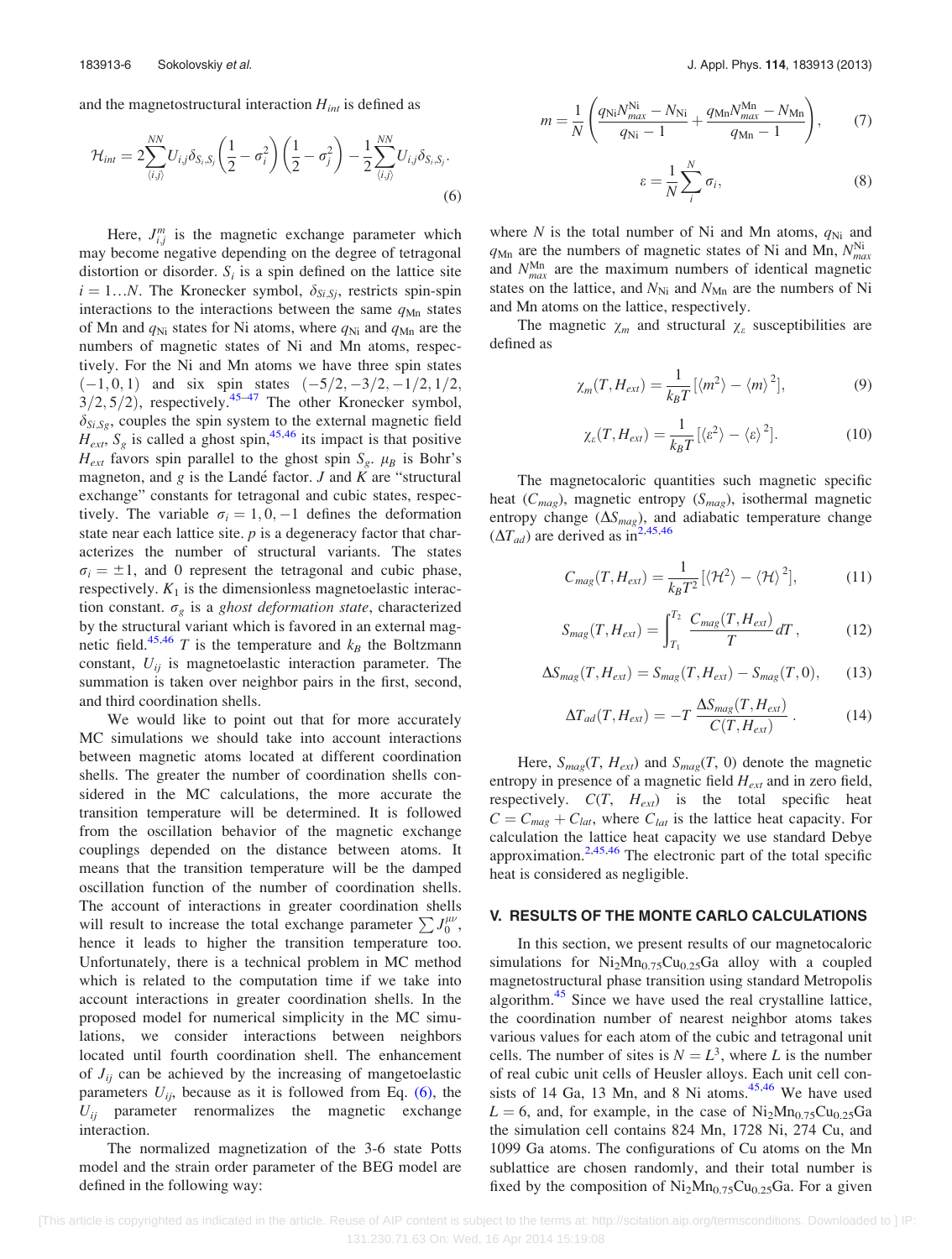temperature, the number of MC steps at each site was taken as  $5 \times 10^5$ . The simulation started from the ferromagnetic martensitic phase with  $q_{\text{Ni}} = 1$ ,  $q_{\text{Mn}} = 1$ , and  $\sigma_i = 1$ . In order to obtain equilibrium values of  $H$ ,  $m$ , and  $\varepsilon$ , the first  $10<sup>4</sup>$  MC steps were discarded. The degeneracy factor p and the Landé factor g were taken as  $p = 2$  and  $g = 2$ . The values of the spin states (i.e., the  $q_{\text{Ni}}$  and  $q_{\text{Mn}}$  variable) were taken as corresponding to a such random number r that  $0 \le r \le 1$ and the values of  $q_{Ni}$  and  $q_{Mn}$  were fixed according to the scheme: if  $0 \le r \le l/3$ , then  $q_{Ni} = l$ ,  $l = 1, 2, 3$ , and if  $0 \le r \le k/6$ , then  $q_{\text{Mn}} = k, k = 1...6$ .

For the calculation of magnetocaloric properties of  $Ni<sub>2</sub>Mn<sub>0.75</sub>Cu<sub>0.25</sub>Ga$ , we have used parameters listed in Table II. Here  $d/a$  is a function of the distance between atoms in the units of the lattice constant  $a$ . The dimensionless magnetoelastic interaction constant is taken as  $K_1 = 0.25$ .

Approximate values of the structural exchange interaction *J*, the magnetostructural constants  $U_{ij}$  in the austenite and martensite, and  $K_1$  have been taken such as in Ref. [45.](#page-12-0) The values for the magnetic exchange parameters in the cubic and tetragonal phases have been taken from Fig. [3.](#page-7-0)

Figure  $5(a)$  shows the theoretical thermomagnetization curves and strain deformations of  $Ni<sub>2</sub>Mn<sub>0.75</sub>Cu<sub>0.25</sub>Ga$  alloy in zero and 1.83 T magnetic fields. As one can see from Fig.  $5(a)$ , the calculated normalized magnetization m and strain order parameter  $\varepsilon$  coincide for various magnetic fields, which points to a coupled magnetostructural phase transition. The coincidence of the maximum values of magnetic and strain susceptibilities,  $\chi_m$  and  $\chi_{\varepsilon}$ , falling into the regions of magnetic and structural phase transitions (Fig.  $5(b)$ ) also points to a coupled magnetostructural phase transition. It should be noted that the coupled magnetostructural transformation has indeed been observed experimentally in  $Ni<sub>2</sub>Mn<sub>0.75</sub>Cu<sub>0.25</sub>Ga$ alloy.[18,24](#page-12-0)

In Fig. [6](#page-11-0) we present theoretical and experimental results of MCE for  $Ni<sub>2</sub>Mn<sub>0.75</sub>Cu<sub>0.25</sub>Ga$  upon variation of the magnetic field from 0 to 1.83 and 2 T. Fig.  $6(a)$  contains theoretical and experimental temperature dependence of the isothermal magnetic entropy change  $\Delta S_{mag}$ . It should be noted that the experimental  $\Delta S_{mag}$  was calculated from the isothermal magnetization data using thermodynamical Maxwell relation.<sup>[19](#page-12-0)</sup> The inset in Fig.  $6(a)$  represents maximum magnetic entropy changes of  $Ni<sub>2</sub>Mn<sub>0.75</sub>Cu<sub>0.25</sub>Ga$  as a function of the magnetic field.<sup>[19](#page-12-0)</sup> It is seen from the comparison of the theoretical and experimental  $\Delta S_{mag}$  vs T

TABLE II. Model parameters (in meV) for  $Ni<sub>2</sub>Mn<sub>0.75</sub>Cu<sub>0.25</sub>Ga$  alloy.

| Parameter                               | $(c/a=1)^a$ | $(c/a = 1.147)^{b}$ |
|-----------------------------------------|-------------|---------------------|
| $(d/a \approx 0.7) J^m_{\text{Mn-Mn}}$  | $-0.107$    | 3.345               |
| $(d/a \approx 0.76) J^m_{\text{Mn-Mn}}$ |             | 0.314               |
| $(d/a = 1.0) J^m_{\text{Mn-Mn}}$        | 1.394       | 0.429               |
| $(d/a \approx 0.43) J_{\text{Mn-Ni}}^m$ | 4.192       |                     |
| $(d/a \approx 0.45) J^m_{\text{Mn-Ni}}$ |             | 5.029               |
| $\overline{J}$                          | 2.0         | 2.0                 |
| $U_{ii}$                                | 1.5         | 6.3                 |
| K                                       | 0.77        | 0.77                |

Austenite.

<sup>b</sup>Martensite.



FIG. 5. Calculated temperature dependence of (a) the normalized magnetization  $m$ , tetragonal distortion  $\varepsilon$ , and of (b) the susceptibilities of the magnetic and strain order parameters  $\chi_m$  and  $\chi_{\varepsilon}$ , respectively, for Ni<sub>2</sub>Mn<sub>0.75</sub>Cu<sub>0.25</sub>Ga in a magnetic field of 0 and 1.83 T. Here, filled symbols mark the normalized magnetization m and magnetic susceptibility  $\chi_m$ , and solid and dashed lines mark the order parameter  $\varepsilon$  and related strain susceptibility of strain  $\chi_e$ .

dependencies that at the magnetostructural phase transition temperature experimental values of  $\Delta S_{mag}$  are considerably larger than the theoretical ones. We suppose that our results are more accurate because theoretical  $\Delta S_{mag}$  was calculated from the magnetic specific heat curves whereas experimental  $\Delta S_{\text{mag}}$  was evaluated from the Maxwell relation which frequently overestimates magnitude of MCE for the alloys with coupled magnetostructural phase transitions.

Comparison of theoretical and experimental results for the adiabatic temperature change  $\Delta T_{ad}$  is shown in Fig. [6\(b\)](#page-11-0). The experimental data have been obtained from direct meas-urements of the MCE (Fig. [1](#page-5-0)). Theoretical  $\Delta T_{ad}$  curves were calculated using Eq. [\(14\)](#page-9-0). One can see that there is a good agreement between theoretical results obtained in the framework of the proposed model and the experimental data.

We would like to point out that for calculation of  $\Delta T_{ad}$ we used the magnetic part of isothermal entropy change (see Eqs.  $(11)$ – $(13)$ ). As is well known, in giant MCE materials a strong coupling between magnetic subsystem and crystallographic structure occurs at the phase transition. Recently, Pecharsky et  $al^{48}$  $al^{48}$  $al^{48}$  have reviewed thermodynamics of the MCE, in particular, the giant MCE in materials with the firstorder phase transformations. In this case the phase transition is accompanied by enthalpy of the transition  $\Delta E$ . According to Ref. [48](#page-12-0), the entropies at magnetic field  $H_{ext}$  ( $H_{ext} = 0$  T or  $H_{ext} \neq 0$  T) below the phase transition temperature

 [This article is copyrighted as indicated in the article. Reuse of AIP content is subject to the terms at: http://scitation.aip.org/termsconditions. Downloaded to ] IP: 131.230.71.63 On: Wed, 16 Apr 2014 15:19:08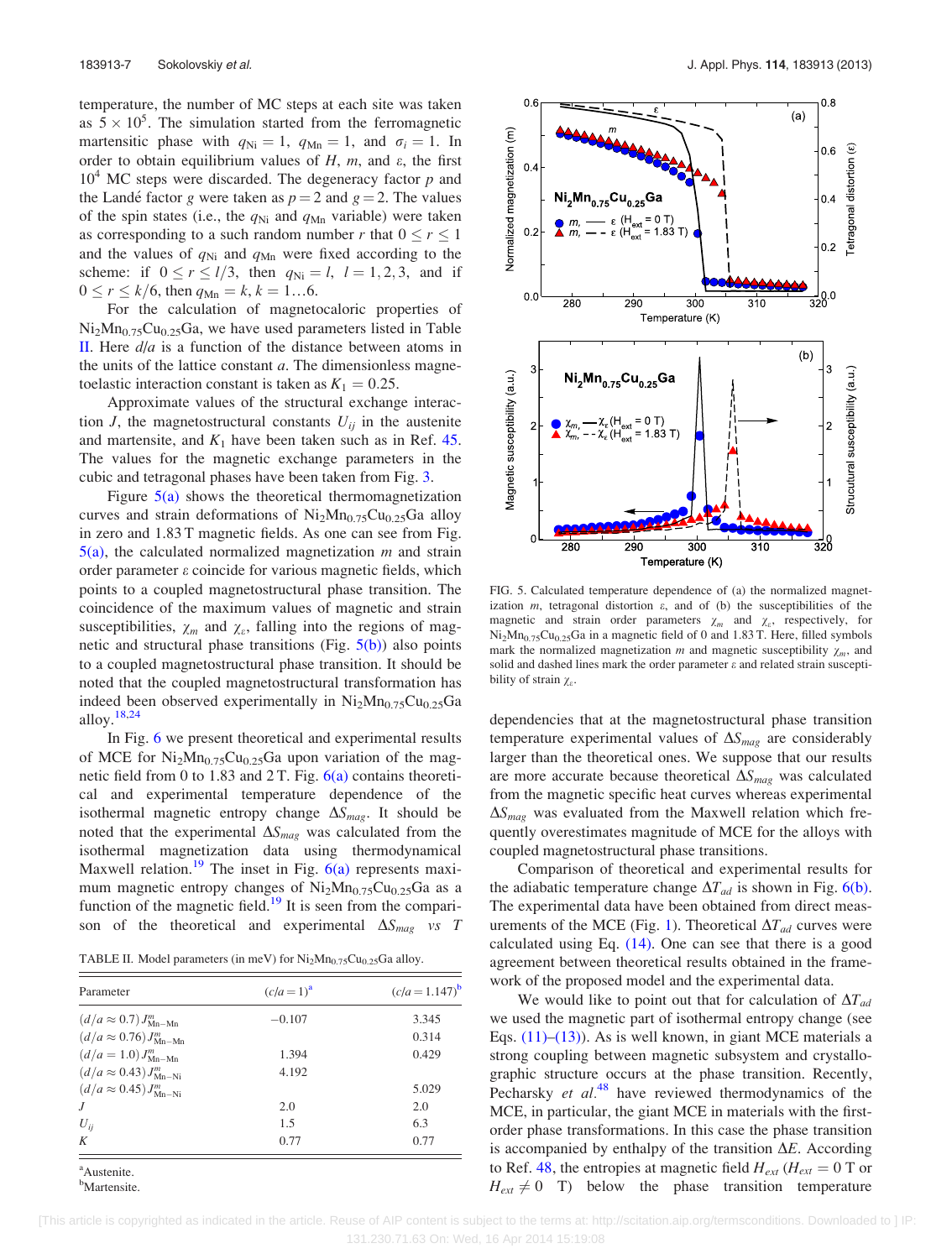<span id="page-11-0"></span>

FIG. 6. (a) Theoretical and experimental isothermal magnetic entropy changes in  $Ni<sub>2</sub>Mn<sub>0.75</sub>Cu<sub>0.25</sub>Ga$  for the magnetic field change from 0 to 2T. The experimental curve was taken from Ref. [19.](#page-12-0) Shown in the inset is isothermal magnetic entropy change in  $Ni<sub>2</sub>Mn<sub>0.75</sub>Cu<sub>0.25</sub>Ga$  as a function of the magnetic field taken from Ref. [19.](#page-12-0) (b) Theoretically calculated vs experimentally measured (see Fig. [1\)](#page-5-0) adiabatic temperature change in  $Ni<sub>2</sub>Mn<sub>0.75</sub>Cu<sub>0.25</sub>Ga$  for the magnetic field change from 0 to 1.83 T.

 $(T(H_{ext}) < T_m(H_{ext}))$  can be calculated using Eq. [\(12\),](#page-9-0) whereas in opposite case,  $T(H_{ext}) > T_m(H_{ext})$ , the entropies should be calculated in form of Eq. [\(12\)](#page-9-0) with an additional term  $\Delta E(H_{ext})/T_m$ . It follows from our Monte Carlo simulations that the enthalpy contribution  $\Delta E(H_{ext})/T_m$  is 0.64 (0.59) J/mol K (or 2.623 (2.418) J/kg K) in the magnetic field of 0 (1.83) T, respectively. These values were obtained from the temperature dependencies of the internal energy of the system using the total Hamiltonian (Eq.  $(3)$ ). Taking into account both magnetic and lattice contributions to the entropy change, the adiabatic temperature change  $\Delta T_{ad}$  was recalculated and it has value of  $\approx$  2.56 K. Thus, this value of  $\Delta T_{ad}$  is approximately two times more than that computed from the magnetic contribution (see Fig.  $6(b)$ ). Obviously, the contribution of lattice entropy accounts for 46% of the total MCE. It is can be concluded therefore that the structural contribution plays important role in the enhancement of MCE in materials undergoing coupled first-order magnetostructural phase transformation.

### VI. CONCLUSIONS

In this work we have investigated the magnetic and magnetocaloric properties of  $Ni<sub>2</sub>Mn<sub>1-x</sub>Cu<sub>x</sub>Ga$  Heusler alloys by means of first-principles calculations, classical Monte Carlo simulations, and the direct measurements of the magnetocaloric effect. Our calculations of the magnetic exchange parameters have shown that the increase of Copper content in the  $Ni<sub>2</sub>Mn<sub>1-x</sub>Cu<sub>x</sub>Ga$  alloys markedly decreases magnetic interactions between Mn and Ni atoms in the austenitic as well as in the martensitic phase. As for the Mn-Mn interactions, their strength, as well as the tendency to increase or to decrease with the variation of Cu content depends on coordination sphere (Fig. [2\)](#page-7-0). Since the Mn-Ni interactions are the strongest in the stoichiometric Ni<sub>2</sub>MnGa, their decrease with the increase of the Cu excess indicates that the degradation of magnetic properties in  $Ni<sub>2</sub>Mn<sub>1-x</sub>Cu<sub>x</sub>Ga$  cannot be ascribed solely to the dilution of the magnetic subsystem.

Developed Monte Carlo model allowed us to simulate accurately magnetocaloric properties of systems undergoing coupled magnetostructural phase transitions. The Monte Carlo calculations of MCE in  $Ni<sub>2</sub>Mn<sub>0.75</sub>Cu<sub>0.25</sub>Ga$  give a reasonable value for the isothermal magnetic entropy change  $\Delta S_{mag}$  in the vicinity of the magnetostructural phase transition. Although the theoretical  $\Delta S_{mag}$  is twice smaller than the experimental one (Fig.  $6(a)$ ) it should be noted that the accuracy of the experimental method based on the calculation of  $\Delta S_{\text{mag}}$  using the Maxwell relation is rather low in the case of a sharp first-order magnetostructural transition which frequently leads to the significant overestimation of  $\Delta S_{\text{mag}}$ . Considering another characteristic of MCE — the adiabatic temperature change  $\Delta T_{ad}$  — there is a good agreement between theoretically calculated and experimentally measured  $\Delta T_{ad}$  (Fig. 6(b)). Since direct measurements of  $\Delta T_{ad}$ revealed that its magnitude at the magnetostructural transition depends on the measurement protocol (Fig. [1\)](#page-5-0), our choice to compare theoretical data with the  $\Delta T_{ad}$  vs T curve measured upon cooling protocol is motivated by the following simple reasoning. It has been argued in a recent paper $32$  that in the case of magnetostructural transition "ferromagnetic martensite  $\leftrightarrow$  paramagnetic austenite" a contribution of the structural subsystem to MCE under low or moderate magnetic fields can be expected only when MCE is measured upon cooling protocol. Since the magnetostructural interactions is taken into account in our Monte Carlo model (Eq. [\(3\)](#page-8-0)) it is quite reasonable to compare theoretical  $\Delta T_{ad}$  with that measured experimentally upon cooling protocol.

### ACKNOWLEDGMENTS

This work was supported by RFBR grant Nos. 11-02- 00601 and 12-02-31129, RF President Grant MK-6278.2012.2, DFG (SPP 1599), the U.S. Department of Energy (Grant No. DE-FG02-06ER46291), and the Creation and Development Program of NUST "MIS&S." Part of the work was carried out under the Collaborative Research Project of the Institute of Fluid Science, Tohoku University. We thank Professor Peter Entel for discussions regarding the ab initio and Monte Carlo techniques.

<sup>&</sup>lt;sup>1</sup>K. A. Gschneidner, Jr. and V. K. Pecharsky, [Int. J. Refrig.](http://dx.doi.org/10.1016/j.ijrefrig.2008.01.004) **31**, 945 (2008).  ${}^{2}$ A. M. Tishin and Y. I. Spichkin, The Magnetocaloric Effect and its Applications, IOP Series in Condensed Matter Physics, edited by J. M. D. Coey, D. R. Tilley, and D. R. Vij (IOP, Bristol, 2003).